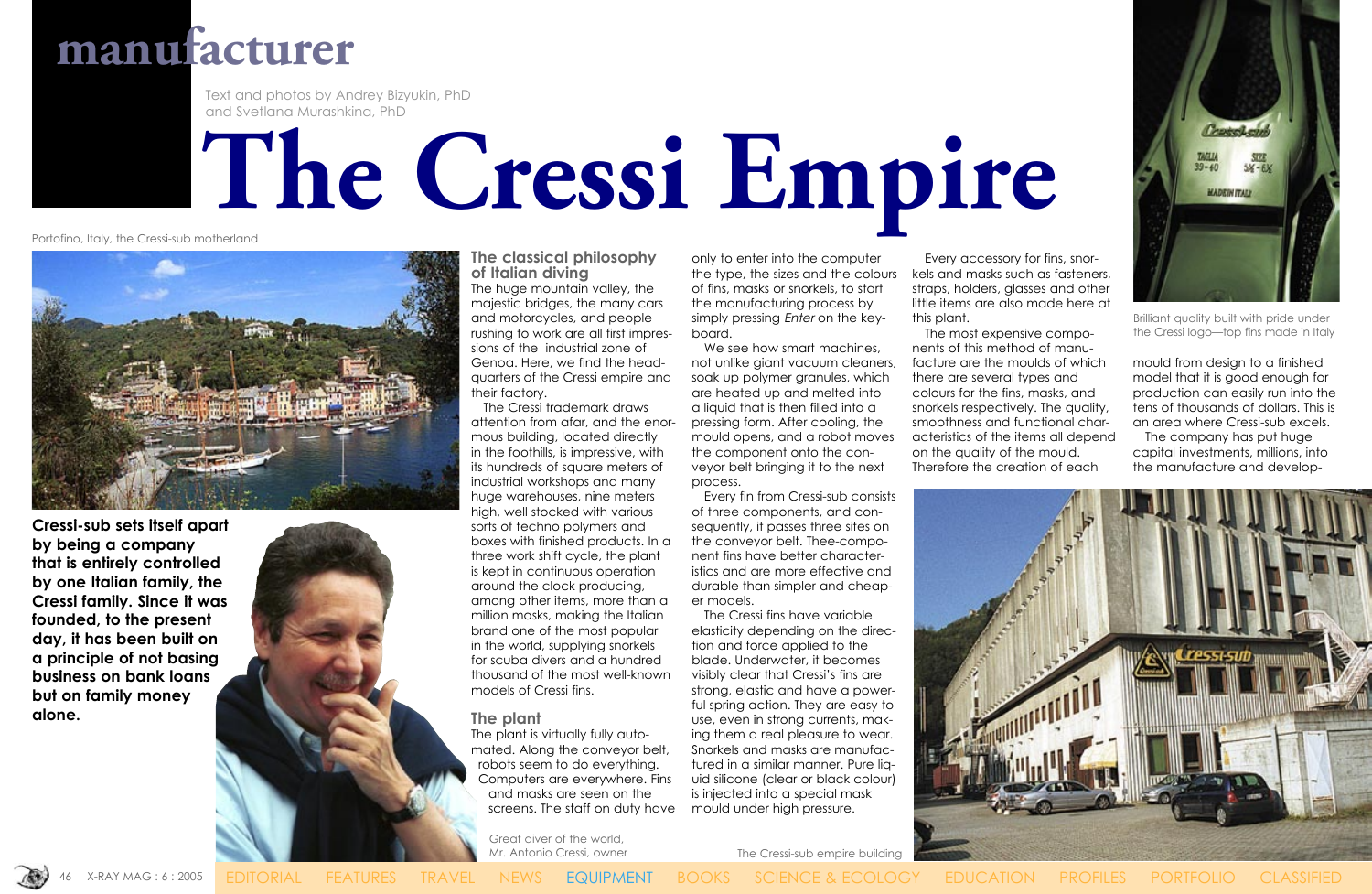



ment of the top quality diving equipment. They take pride in being an entirely Italian manufacture and, as a symbol of quality and reliability, all Cressi-sub products come with a lifetime warranty.

### *Cressi-sub has become the legislator for diving fashion*

### **Cressi history**

Apparechio per la

Many of the old manufacturers have a company museum, but when you ask the question why Cressi doesn't have one, the employees just shrug their shoulders. Their stance seems to be a

practical one: "Here, we have **CRESSI** spacious industrial workshops and the

It all began as far back as 1940, when Egidio Cressi developed, in

research laboratories are crammed with smart technology, the warehouses are full of raw materials

and finished goods; offices with employees and a showroom with new product samples—in essence, everything that the strict laws of the effective manufacture require. But a museum, on the contrary, is just nostalgia and poetry that does not increase production speed."

 However, all the employees, from the bottom up, feel like they belong to one big Cressi family and take pride in the fact that the company has already existed for almost 60 years. Everyone seems to be quite familiar with the key moments of the family and company history.

### **In the beginning**

his home, the first mask, called Sirena. Then in the following years, from 1941-1945, the two Cressi brothers, Egidio, who was the diver of the pair, and Nanni, who was the business representative (and the father of today's "boss", Antonio Leopoldo Cressi) began the production of underwater equipment in their home. In 1946, the business extended into the establishrenamed Cressi-sub Spa. It is a little known fact that in 1947, the company created their first rebreather called ARO 47. For some reason this and some

of the other activities in the postwar years seem to be kept a family secret, although the developments of rebreathers apparently contin-

ment of the company Il Pescatore Subacqueo Cressi, later to be of the big old dive equip-

ued. The ARO 57B was later introduced in 1956. Also in 1947, we saw the first full face masks, the Medusa G1 and G2, with integrated snorkels. The next significant step came in 1951 when the first modern fin, the Rondine, came to light. It was the first fin with an inclined blade and an open footpocket. At that time, the

project manager at Cressi was Luigi Ferraro, who later went on to found Techni-sub, another one

ment manufacturers. Also, at this same time, a former officer in the Austrian army, Ludwig Mares, came to the Rapallo to open a little shop, and later to found the Mares com-

pany. In 1953, the first mask with optical lenses and a nose within the skirt was introduced. This was the

Pinocchio, which is still in production today in more modernized forms. In the middle of the 1960's, the company created their first regulator and then decided to go into the creation and production of a full line of diving equipment including masks, fins, snorkels, neoprene suits, regulators, rebreathers, cylinders, knifes, spear guns, harpoons and torches. For the first time, a diver had

the choice and the opportunity

INSET: Cressi-sub meets the Pope. ABOVE: The Mediterranean sea is full of beautiful bays that make attractive places for holidays and pleasure diving





RIGHT TO LEFT: Cressi rebreather; World famous Cressi-sub wetsuit designer Marino Bernardino—Cressi's "Armani"—with two Russians admirers; Mr. Antonio Cressi prepares for a test dive with new equipment designs

Mr. Francesco Odero, manager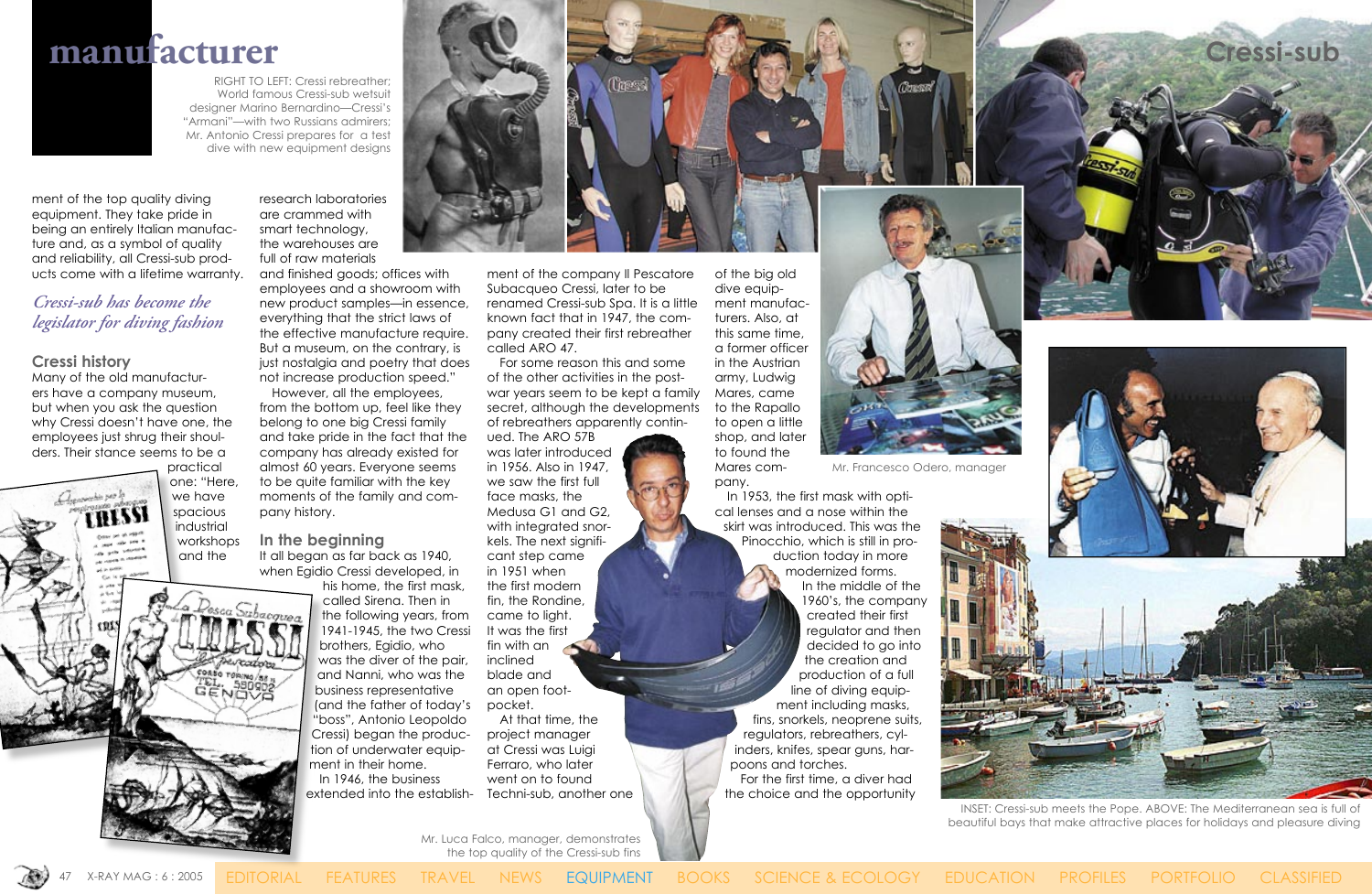### **manufacturer Cressi-sub**

to be equipped totally with Cressisub equipment from top to toe. And as time has later shown, this was a good idea. In 1970, Cressi also made a splash when they marketed, as one of the first, a BCD that had an inflator hose connected to the first stage.

 Cressi's history can be characterized as one of creative work, new ideas and experiments all aimed at the development and popularization of scuba diving. Persistence, enthusiasm, belief in correctness and passionate desire to make the world's

 best diving equipment have occupied the minds of the Cressi family throughout their company history.

### **Cressi-sub today**

The many current successes of the company can be attributed mainly to one person, Mr. Antonio Cressi, who has headed the company for two decades. Mastering all the stages of manufacturing, logistics, sales and business management, he can be said to have graduated from the manufacturing floor. He is not hiding in a fancy office either, as a business executive would often do, but leads, as an expert, where all the action is.

 In the early morning, it is possible to meet him practically in any of the production "hot" spots: at the conveyorbelt, in a warehouse, at the workshop where the suits are manufactured, in the shipping department or at orders and deliveries.

 Without any much ado, he warmly greets the employees as he makes his rounds of the factory, dynamically solving questions and giving neces-

sary instructions on the fly. The factory now has 16,000 square meters covered with sophisticated robotic production systems, and their highly specialized R&D department is equipped with the latest computers and testing equipment.

 Nonetheless, like his father before, Antonio believes that any new product, even if designed by today's computers, must pass the test of extensive use in the sea before it qualifies to carry the name of which he is so proud. "Do not drop the majestic name of Cressi," is the motto and philosophy of the company.

 Today the company is recognized as one of the global leaders in dive equipment design from masks, fins and snorkels to suits. Cressisub has also just opened a completely new venue in the production of dive masks. Only safe non-allergenic silicone is used. It is profoundly changing the quality of



sealing, new shapes of masks, glasses, frames and even the snorkel-holders.

 The use of new technologies has allowed Cressi to combine three types of materials in one product and to make new composite types of fins, which among other things are about 30 % lighter, than the competitor's models, yet they pack a powerful stroke and offer less resistance in the water. Cressi fins are created especially for the ocean, for diving and swimming in currents with less fatigue. They do indeed stand out with their ideal shapes, magnificent design, surfaces as smooth as mirrors, faultless quality and a lifetime guarantee. These are the fins of the new century, and they are technological marvels.

### **No right to make mistakes**

Cressi-sub, being one of the world's largest private dive equipment manufacturers, also has a high influence on diving fashion. But how are decisions made as regards to which models and what equipment will appear on



**BUSINESS** 

## **THE WINNING COMBINATION**



Make plans to attend or exhibit at www.demashow.com

- EDUCATION - DIVING -**PLEASURE-**

X-RAY MAG : 6 : 2005 EDITORIAL FEATURES TRAVEL NEWS EQUIPMENT BOOKS SCIENCE & ECOLOGY EDUCATION PROFILES PORTFOLIO CLASSIFIED



Dive writer, Andrey Bizyukin, checks out the new Cressi regulator construction before the first check dive